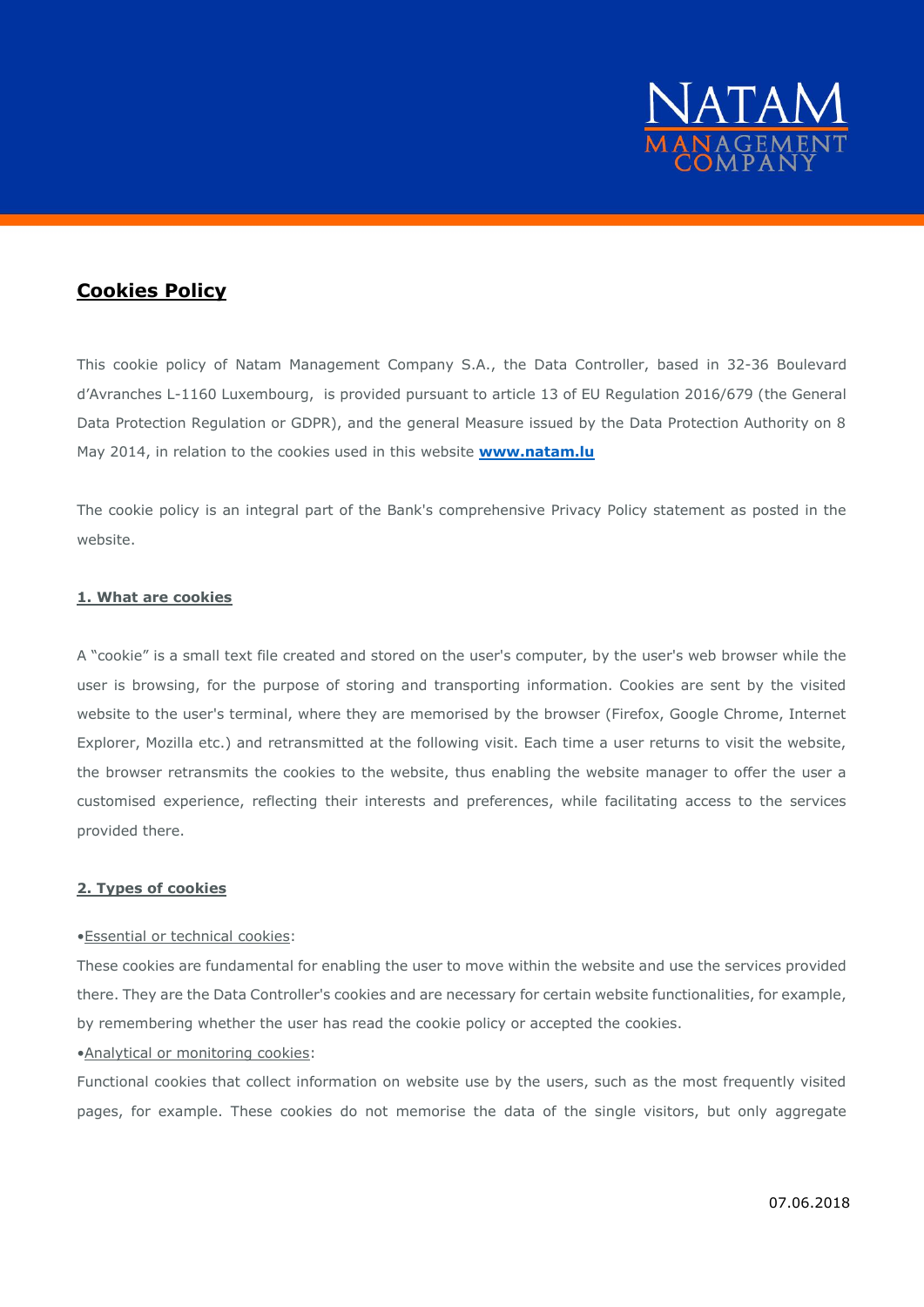

anonymous data. In short, these cookies collect anonymous information on the pages visited and the advertising messages displayed.

## •Functionality cookies:

These cookies are used by the website to remember visitor choices (such as, user name, language or country of access) and provide more customised functionalities. Functionality cookies may also be used to provide services requested by the user, such as accessing a video or commenting a blog. The information used by these cookies is anonymous and the user's browsing history cannot be traced. In short, these cookies remember the users' individual choices to enhance their browsing experience.

•Advertising or profiling cookies:

These cookies are used to customise advertisements by the user and monitor the distribution of advertising campaigns. In short, these cookies are associated with advertising services provided by third parties on various websites, such as, for example, advertisers and their agents.

#### **3. Cookies used by the Data Controller and purposes**

#### **3. 1 Cookie Analytics: statistics and performance**

These cookies enable us to know how visitors use the website, to assess and improve the functioning and privilege the production of contents that can better meet and satisfy the information needs of our users. For example, they collect information on which pages more or less visited; they count the number of visitors, the time spent on the website, on average, by visitors, and how they reach the website. All the information collected by these cookies are anonymous and unrelated to the user's personal data.

In order for us to carry out these functions in our websites we use third-party services which anonymise the data, so that it cannot be traced back to a single user (so-called "single-in"). If there are no wholly anonymised services they will be listed among the third-party cookies, for which consent may be denied, to ensure visitor privacy.

Third-party Cookie Analytics Google Analytics Cookie Information link: **<http://www.google.com/policies/privacy/>**